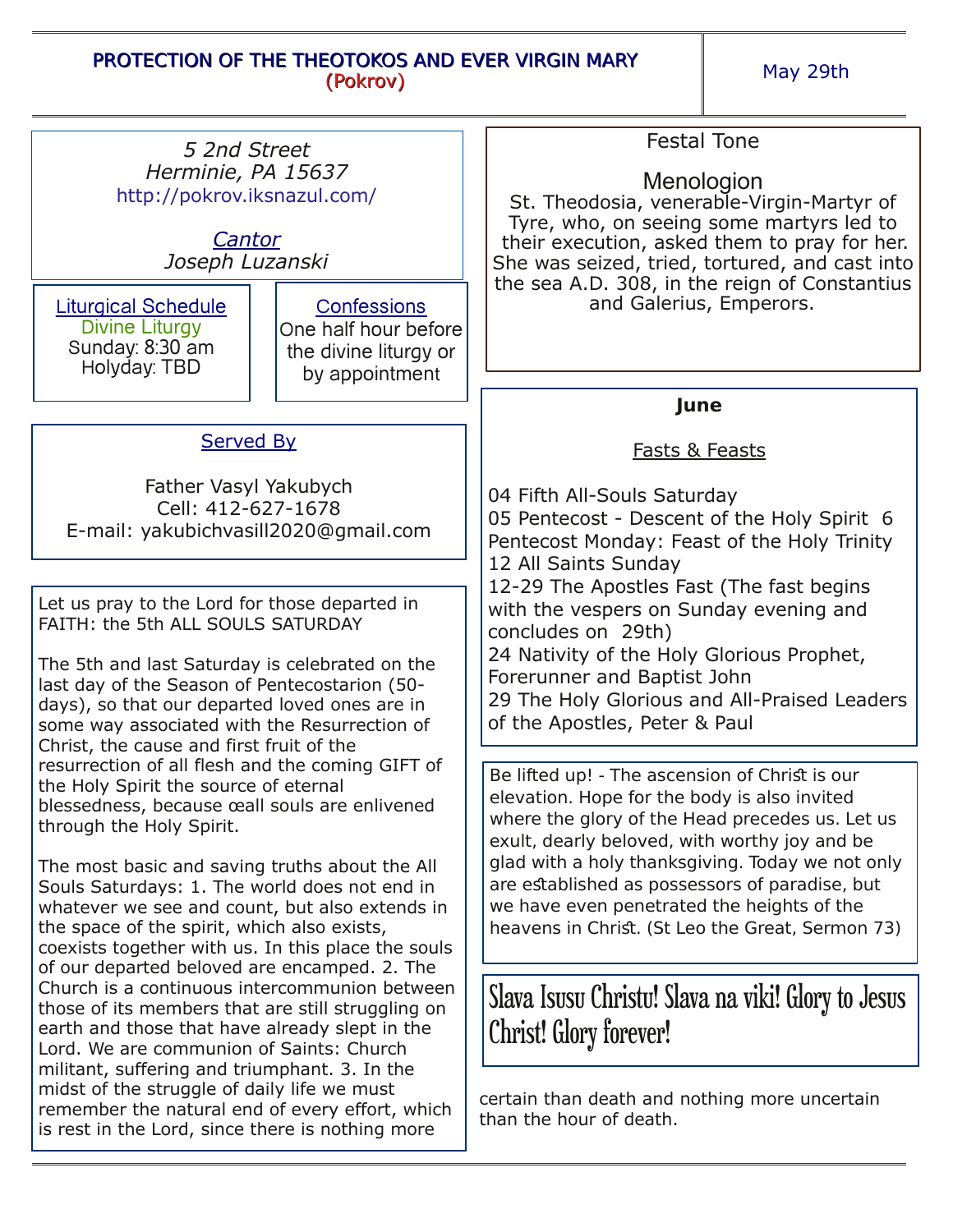S  $\sim$  unday of the Fathers of the First Ecumenical Council This is the first Sunday after the Feast of the Ascension. The services of Vespers, Matins, and the Divine Liturgy include hymns of both the Ascension and in commemoration of the Father.

 $\mathcal{S}$  $\sigma$ he First Ecumenical Council was held in 325 AD at Nicaea, outside of Constantinople. It was summoned by Emperor Constantine the Great to settle the Arian heresy, which denies the full divinity of Jesus Christ. The heresy was tearing through the Church, and proved popular with bishops but not among the laity.

 $\mathcal{S}$  $\sigma$ his Council wrote the famous Nicene Creed, recited at every Divine Liturgy, which gloriously affirms the divinity and humanity of Jesus, and so our salvation through His Passion, Death and Resurrection.

The Fathers of the Council defined the<br>
D relationship between the Father and  ${\cal O}$  relationship between the Father and the Son as "of one substance." It also affirmed the Trinity—the Father, Son, and Holy Spirit were listed as three co-equal and co-eternal Persons.

*A* priest named Arius presented his argumen<br>that Jesus Christ was not an eternal being, priest named Arius presented his argument that He was created at a certain point in time by the Father. The Bishops at Nicea voted to make the full deity of Christ the accepted position of the church. They upheld the doctrine of Christ's true divinity, rejecting Arius' heresy. The council did not invent this doctrine. Rather, it only recognized what the Bible already

taught. The New Testament teaches that Jesus the Messiah should be worshiped, which is to say He is co-equal with God.

 $\overline{S}$  $\sigma$ he New Testament forbids the worship of angels but commands worship of Jesus. The apostle Paul tells us that "in Christ all the fullness of the Deity lives in bodily form". Paul declares Jesus as Lord and the One to whom a person must pray for salvation. "Jesus is God overall" and our God and Savior. Faith in Jesus' deity is basic to Paul's theology. John's Gospel declares Jesus to be the divine, eternal Logos, the agent of creation and source of life and light the Way, the Truth, and the Life our advocate with the Father the Sovereign and the Son of God from the beginning to the end . The author of Hebrews reveals the deity of Jesus through His perfection as the most high priest.

 $\mathcal{J}_{\text{C}}$  $\widehat{C}$  he divine human Savior is the Christian's object of faith, hope, and love. The Council of Nicea affirmed the apostles' teaching of who Christ is —the one true God and the Second Person of the Trinity, with the Father and the Holy Spirit. The Council also issued decrees on the consecration of bishops, regulations for bishops and diocesan clergy, forbidding clerics from loaning money at interest, establishment of rules for catechumens, condemnation of other heresies, forbidding kneeling from Easter until Pentecost, and confirmed the importance of Alexandria in Egypt and Jerusalem in Palestine.